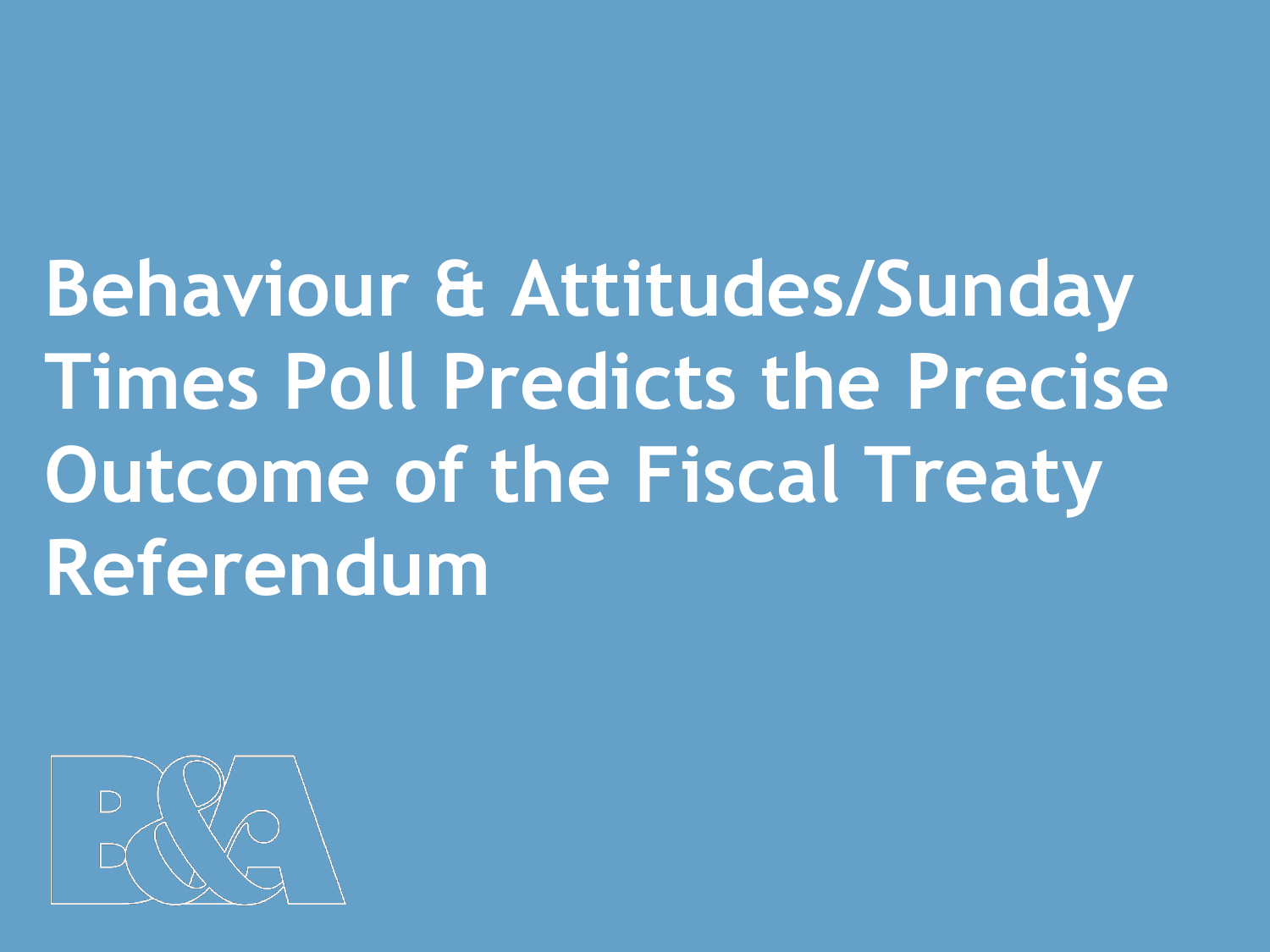## **Behaviour & Attitudes/Sunday Times Fiscal Treaty Referendum: Final Poll**

• The final opinion poll conducted by Behaviour & Attitudes before Thursday's Referendum produced the following result: